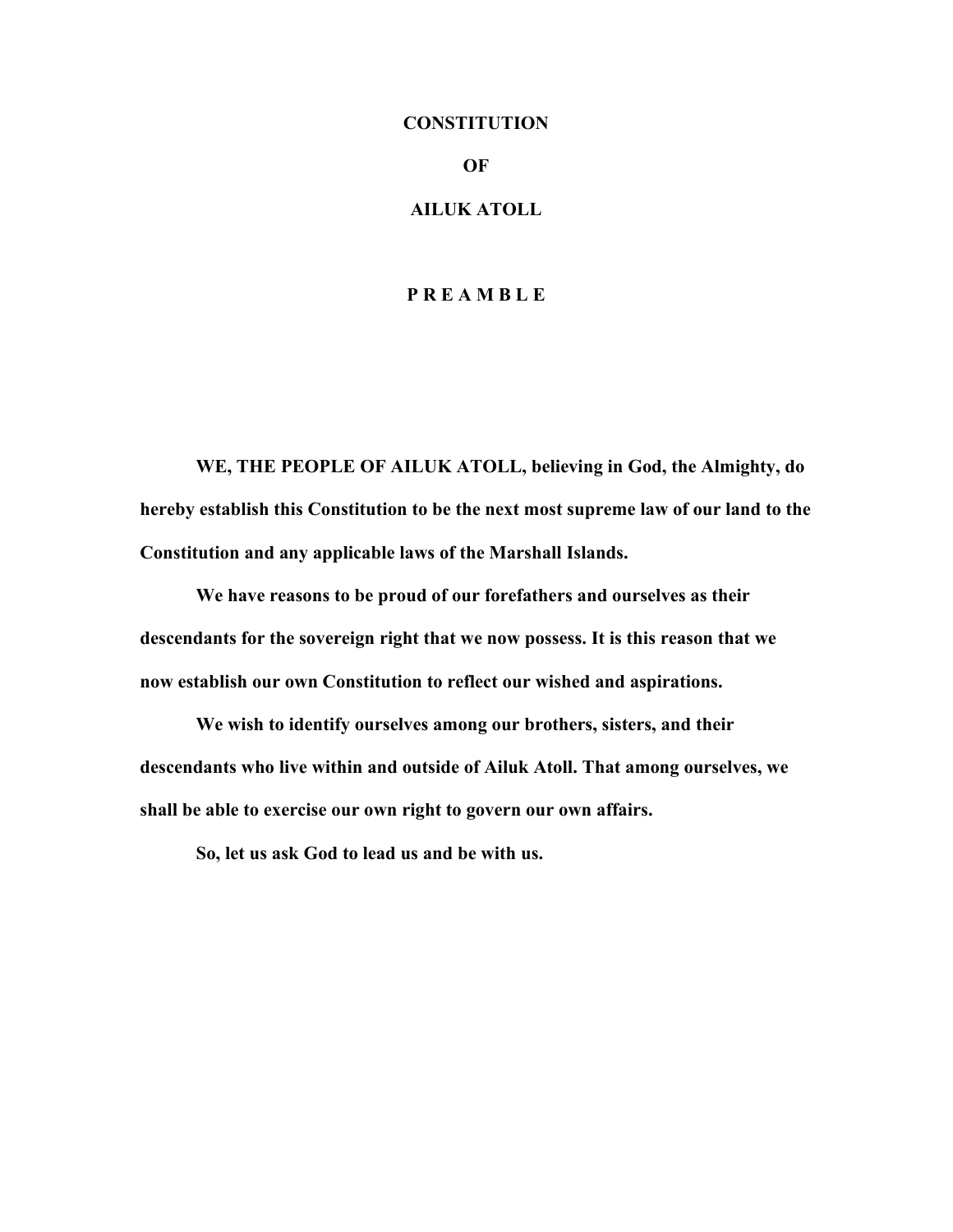## **ARTICLE I**

## **INCORPORATION OF AILUK ATOLL**

## **LOCAL GOVERNMENT**

## **Section 1. Name of the Local Government.**

**The name of the local government shall be Ailuk Atoll Local Government. Section 2. Territorial Area.**

- **(1) The local government shall exercise the territorial limit authorized under Article IX, Section 1(2) and (3) of the Constitution of the Marshall Islands which extends to the sea and the seabed of the internal waters of Ailuk Atoll and to the surrounding sea and seabed to a distance of five miles from the baselines from which the territorial sea of Ailuk Atoll is measured.**
- **(2) Land right shall be extended to the reef in the ocean side or the lagoon side. Where there is no reef in the lagoon side, the right limit shall be extended to the baselines of the internal waters.**
- **(3) The right beyond the limits provide in Section 2, Subsection (2) of this Article to an extend of five miles shall be under the jurisdiction of the local government.**

### **Section 3. Capitol.**

**The seat of the Ailuk Atoll Local Government shall be located at Ailuk Island, Ailuk Atoll, or at any other location that the council by resolution declares.**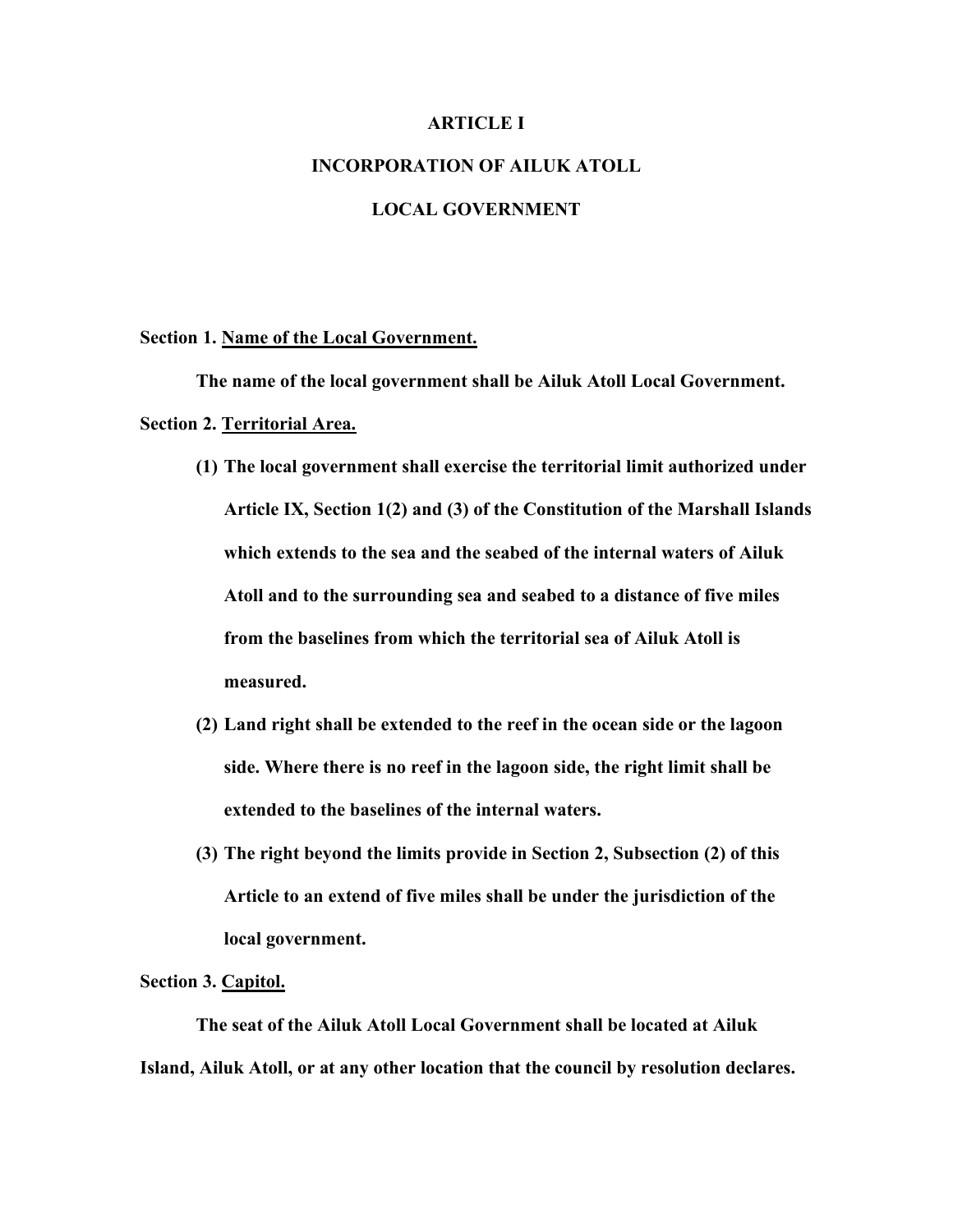## **ARTICLE II**

## **WARDS**

## **Section 1. Local Government Wards**

- **(1) The local government area shall be divided into four (4) wards (bukon), each electing equal number of members to the Council in the following manner –**
	- **(a) WARD I: JITAKEN**

| (i) Iroijedrik        | $\mathbf{1}$     |
|-----------------------|------------------|
| (ii) Alap             | 1                |
| (iii) Kajoor          | 2                |
| (b) WARD II.: AEN ION |                  |
| (i) Iroijedrik        | 1                |
| (ii) Alap             | 1                |
| (iii) Kajoor          | 2                |
| (c) WARD III.: JITOEN |                  |
| (i) Iroijedrik        | $\mathbf{1}$     |
| (ii) Alap             | 1                |
| (iii) Kajoor          | $\boldsymbol{2}$ |
| (d) WARD IV: AEN ROK  |                  |
| (i) Iroijedrik        | 1                |
| (ii) Alap             | 1                |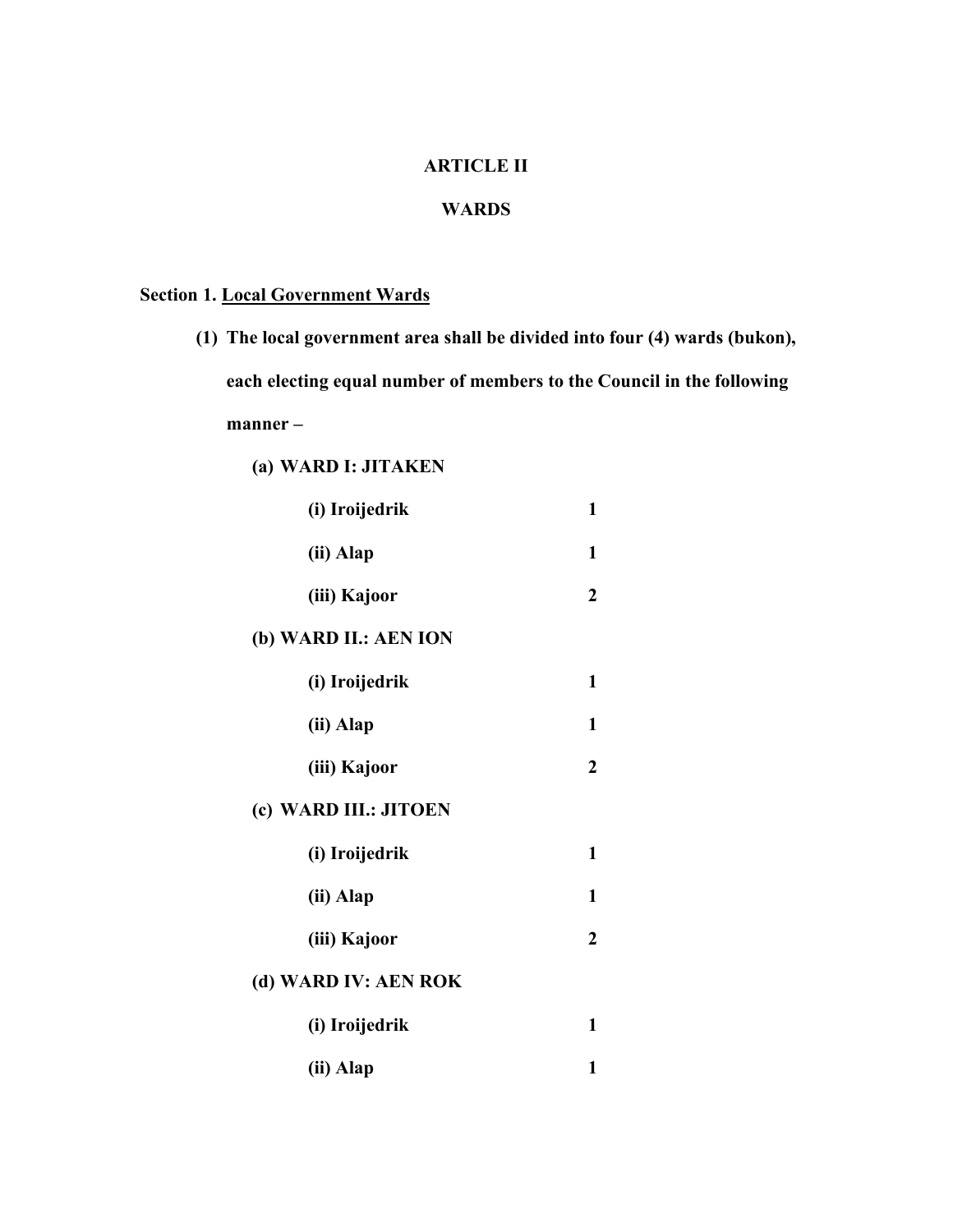- 
- **(2) The boundry line for ward I (JITAKEN) will start from the lagoon side of Monluial Weto Northward towards the Northeastern most part of Mononnat Weto. Eneje, Akulwe and the some islets within Ailuk Islands lagoon including the wetos in the small islands will all consist Ward I.**
- **(3) Ward II (AEN EON) starts from Jeloklap Islands northward to Kaven Island.**
- **(4) Ward III (JITOEN) covers the ocean side of Monluial Weto westward to Loluren Weto. Parcles of land and wetos in this area will be Ward III.**
- **(5) Ward IV (AEN ROK) covers Enekelik Island southward to Allirok Island.**

#### **ARTICLE III**

#### **THE LEGISLATURE**

### **Section 1. Establishment of the Legislature.**

**There is hereby established to be known as Ailuk Atoll Local Council pursuant to Section 14(1) of the Local Government Act of 1980. The power to make Ordinances shall be vested in the Council.**

#### **Section 2. Membership and Elections.**

**(1) The Ailuk Atoll Local Council shall consist of sixteen (16) voting members elected from the four (4) election wards, as provided for by Article II, Section 1(1) (a), (b), (c) and (d) at the first general**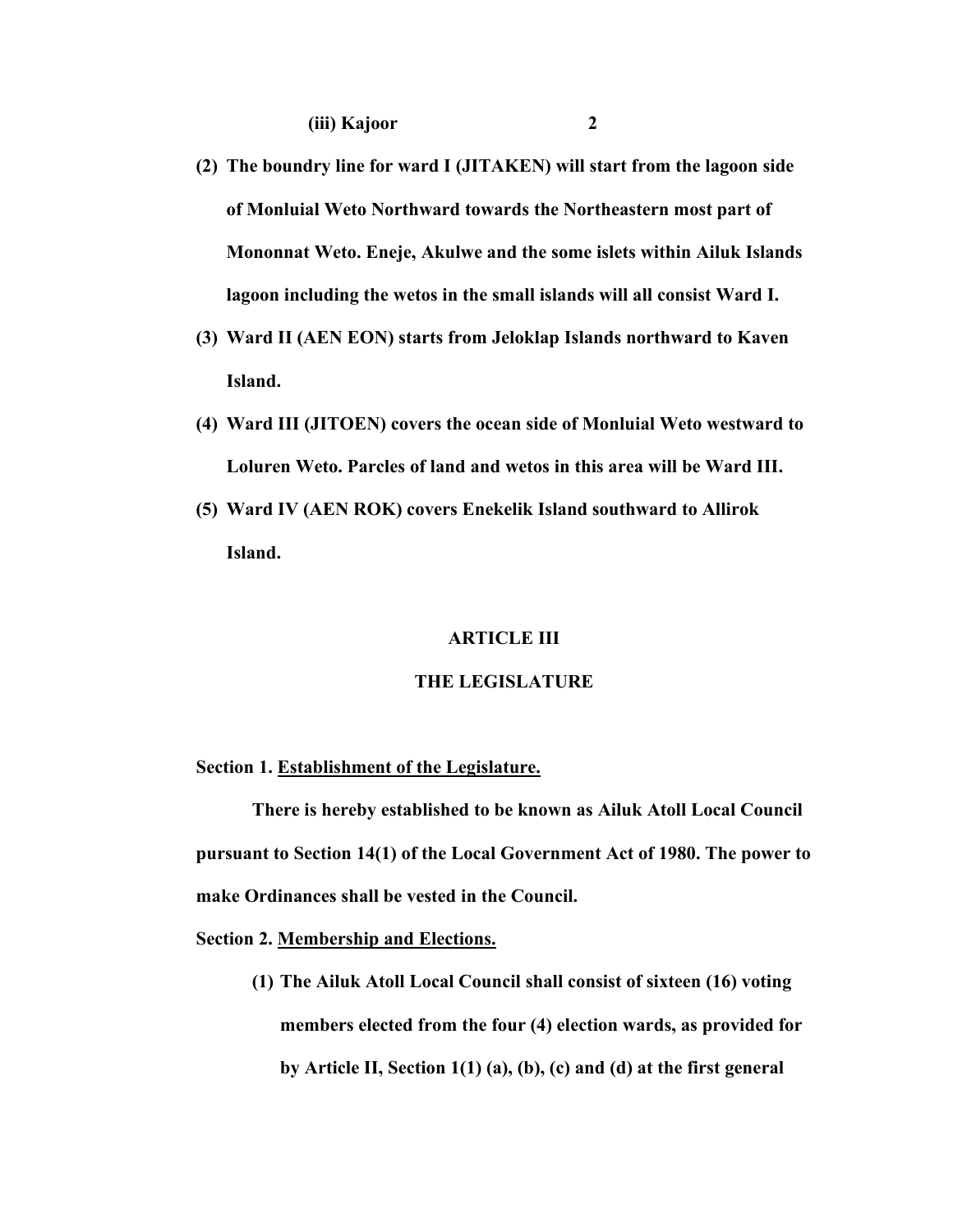**held after the effective date of this Constitution, including 2 atlarge members election (Iroijlaplap and Ailuk Representative to the Nitijela) as provided for under this Article Section 2(2) and (3).**

- **(2) The Iroijlaplap seat shall be available whenever the Council is in session and he/she is present. The Iroijlaplap may designate a deputy having a close relationship to represent him in any proceeding of the Council. In the case where the Iroijlaplap is absent from a meeting of the Council, his seat will still be considered ex-officio and the Council shall seek his advice and/or answer.**
- **(3) The Senator elected to the Nitijela from Ailuk Atoll shall have the right to attend any Council meetings.**
- **(4) The Secretary/ Treasurer shall attend all meetings of the Council as a non-voting member. He shall keep minutes and records of each meeting of the Council, besides his other duties as Treasurer of the Council. The council shall by resolution if necessary separate the Secretary/Treasurer office into two separate office.**
- **(5) All sixteen (16) members to be elected from each of the four wards, pursuant to Article II, Section (1) (a), (b), (c) and (d) shall be elected by ballot by eligible voters in accordance with Section 24 of the Local Government Act 1980.**
- **(6) There shall be an election every two (2) years for 8 members of the Council, pursuant to Section 4(1) and (2) of this Article.**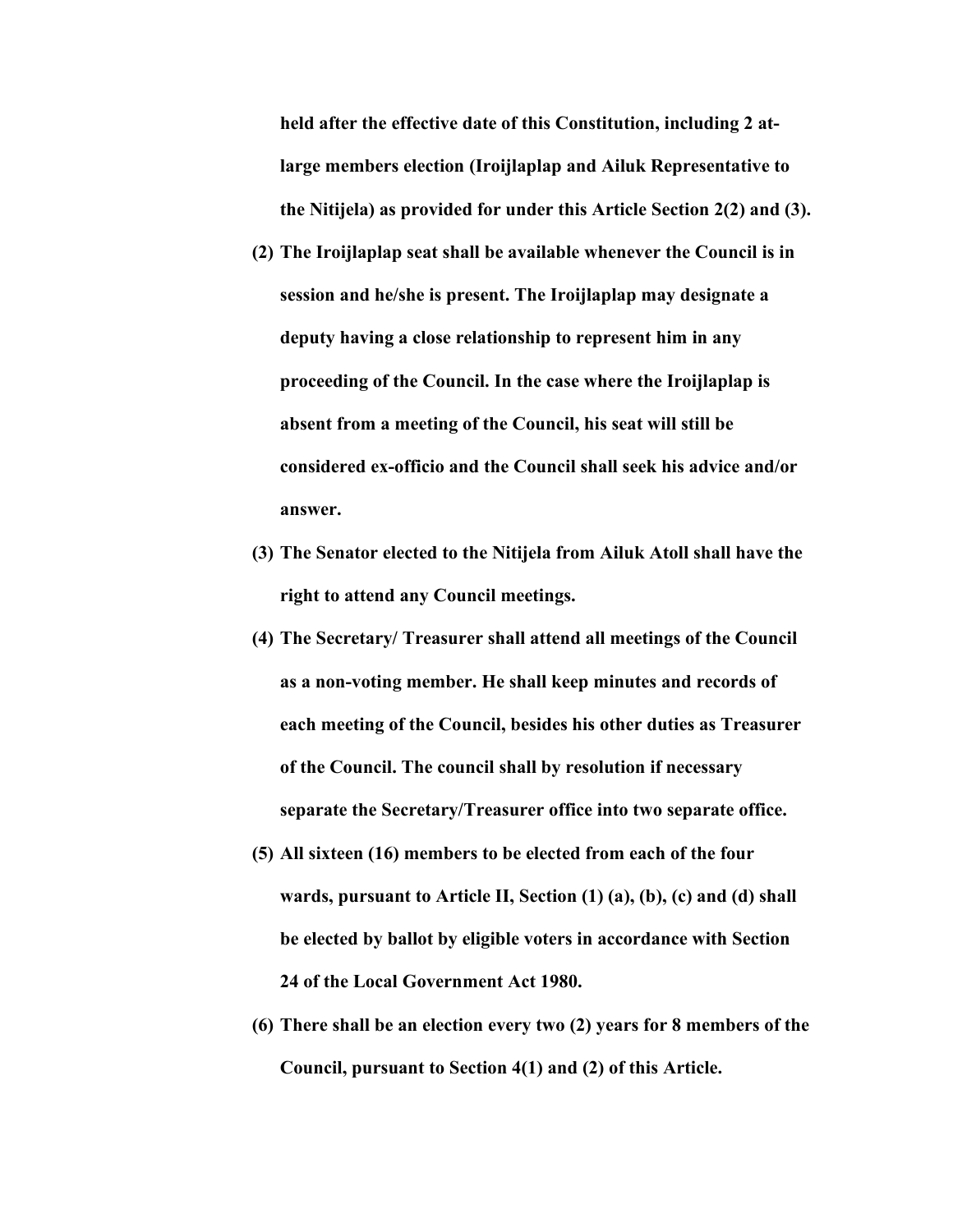## **Section 3. Qualification of Council Members.**

- **(1) Each member of the Council must be at least 21 years age or older.**
- **(2) He must be from Ailuk Atoll.**
- **(3) He must have of Iroijlaplap, Iroijedrik, Alap and Dri Jerbal rights in the ward in which he is seeking election from.**
- **(4) He must have resident on Ailuk Atoll for at least three (3) years if he is not qualified under Subsection 3.**
- **(5) He must not be mentally incapacitated.**
- **(6) He must not be under criminal sentence at the time he/she as seeking election.**
- **(7) He must be voter of the ward in which he is a candidate.**
- **(8) No persons with Iroijedrik or Alab will seek the Kajoor seats in the Council; and no person with Kajoor rights will seek to be elected to the Iroijedrik and Alab seats in the Council.**
- **(9) He must be dully elected by qualified voters of the ward he's seeking election from as provided for under Article II, Section 1(1)(a), (b), (c) and (d) of this Constitution.**

## **Section 4. Term of Office.**

- **(1) The term of office of members elected to the Council from each ward shall be a term of 4 years. Terms shall be staggered so that 8 members will hold office for a period of 2 years while the other 5 serve a full four year term.**
- **(2) The Mayor and the 4 executive members shall serve a term of 4 years.**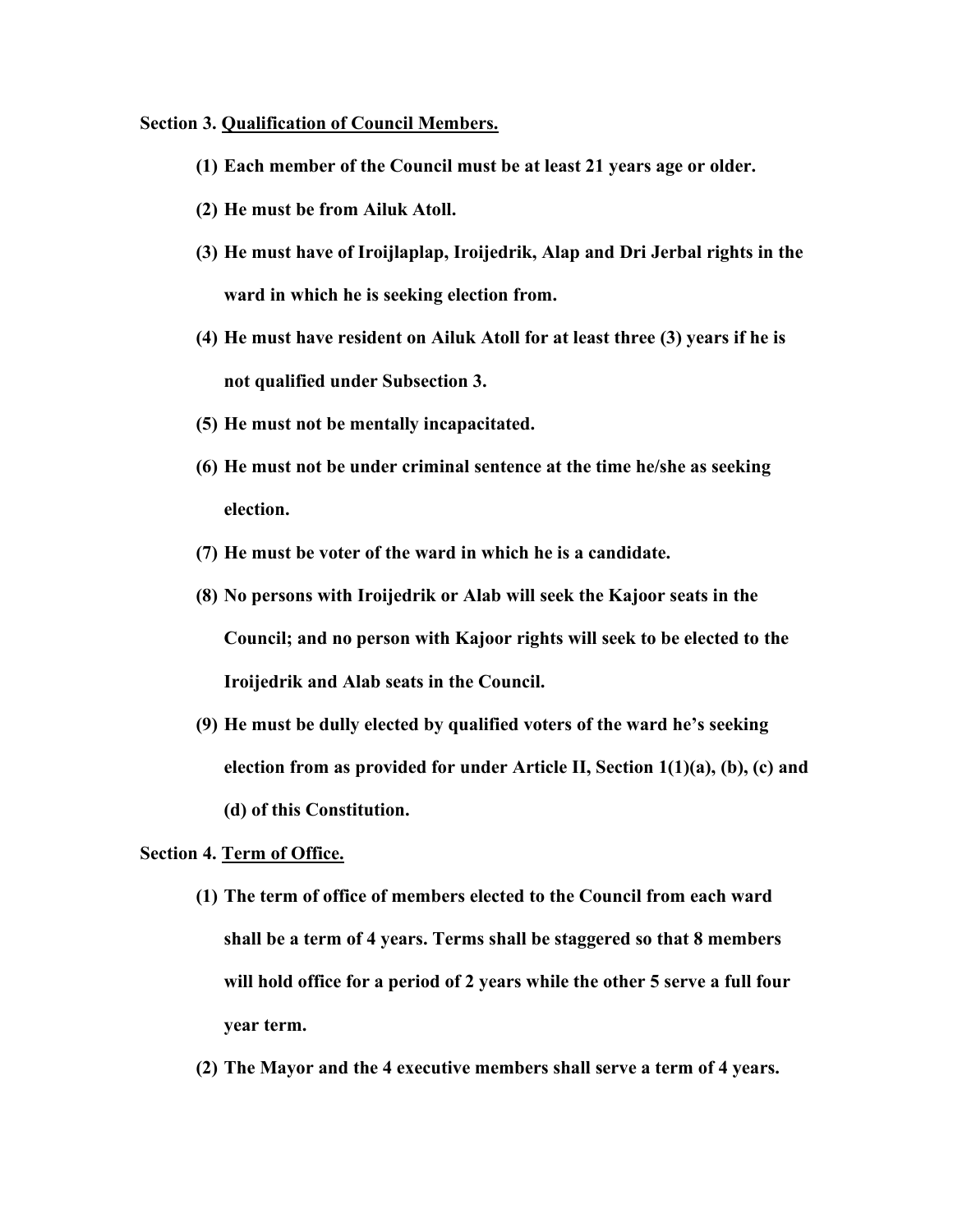- **(3) Three (3) members of the other 11 members of the Council, who are not executive committee members, will be in office in accordance with Subsection 2, and the manner of selection will be by drawing lots from the 11 members left to accommodate Section 2(6) of this article.**
- **(4) The term of office for council members shall commence the day after the election results have been announced and shall terminate (unless a seat becomes vacant under Section 5) on the day before a special or general election.**

## **Section 5. Vacation of Seats.**

- **(1) The seat of a member of the Council become vacant if, and only if –**
	- **(a) his term of office terminates pursuant to Section 4; or**
	- **(b) he ceases to possess the qualifications required under Section 3; or**
	- **(c) He dies; or**
	- **(d) He resigns his seat in writing to the Mayor; or**
	- **(e) He is removed from office under Subsection (2).**
	- **(f) He is removed from office under Subsection (3).**
- **(2) Any member of the Council who is absent from three consecutive Council meetings, without approval of the Mayor, shall be deemed to have resigned his office. The office of that member will be considered vacant and shall be filled promptly in a special election, unless it is less than 60 days prior to the next general election, or a special election.**
- **(3) The Council may, by the affirmative vote of not less than three-fourth of the total voting membership of the Council, remove a member from his**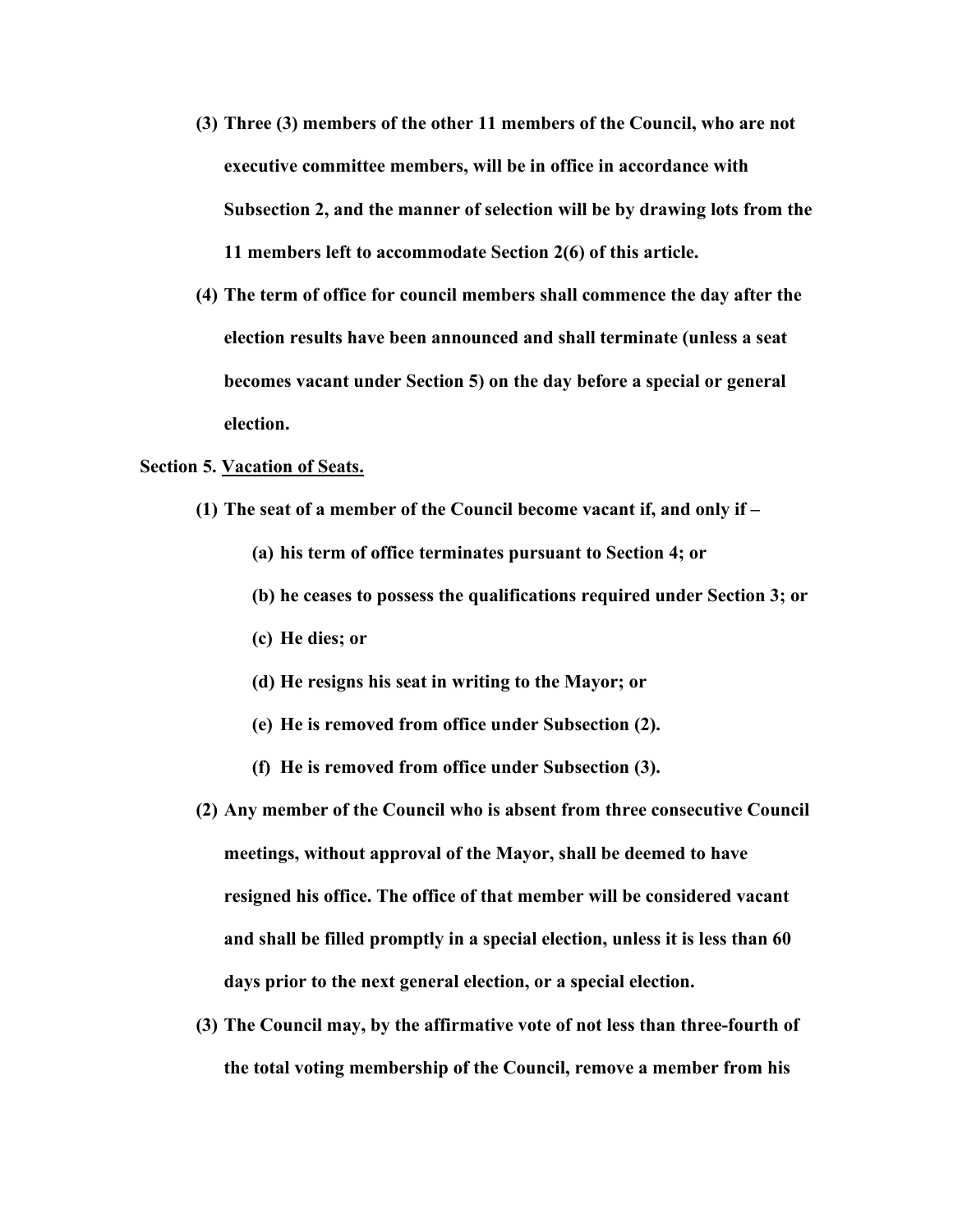**office for negligence or other wrongful act or any misconduct of public duties.**

## **Section 6. Meetings of the Council.**

- **(1) The meetings of the Council shall be held on the first Friday of and in accordance with the Rules of Procedure of the Council.**
- **(2) Any meeting of the Council may be conducted at the seat of Ward II (Enejar Island) or as may be decided by the Council, by resolution adopted in the previous meeting.**
- **(3) The Mayor may at any time, after receipt of a petition of a majority of the Council members, stating the business to be dealt with, call a special meeting of the Council pursuant to the Rules of Procedures.**
- **(4) A special meeting shall deal only with the subjects stated in the notice calling the meeting.**
- **(5) Meetings of the Council shall be open to the public.**
- **(6) The Mayor shall preside at all meetings of the Council at which he is present. During his absence or incapacity, a member elected by the members present shall preside.**
- **(7) Quorum for a meeting of the Council shall be 2/3 of the total voting membership shall preside.**
- **(8) Except as otherwise provided by the Local Government Act 1980, all questions before a meeting of the Council shall be determined in accordance with the majority of the members present and voting, but no question will be decided on an evenly dived vote.**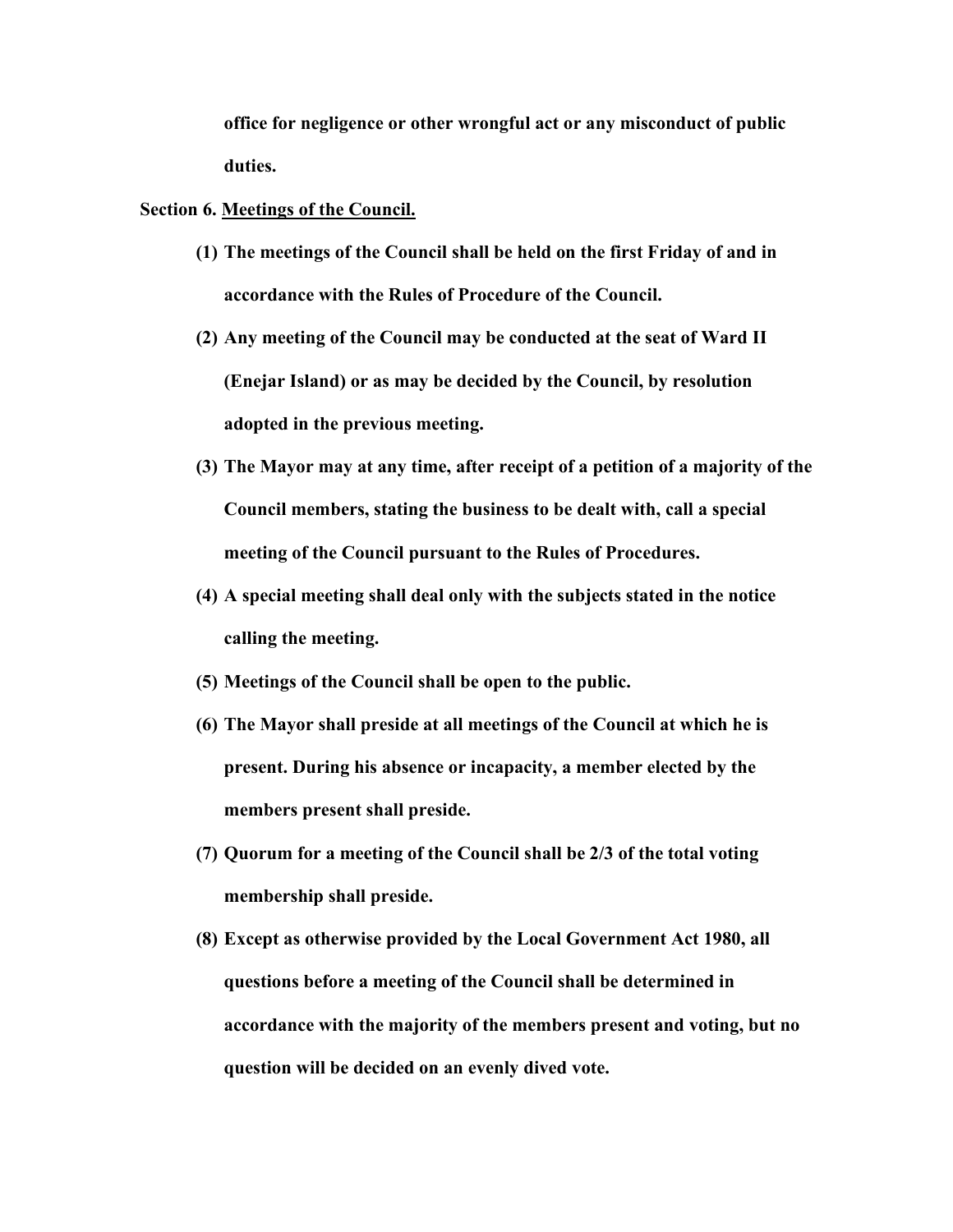## **Section7. Procedure of the Council**

- **(1) The Secretary/Treasurer shall keep and publish a journal of the proceedings of the Council. All public records shall be open to the public.**
- **(2) Non-voting members shall not be counted as members to constitute the two-thirds quorum required by this Constitution.**
- **(3) The Council shall make Rules of Procedures, not inconsistent with this Constitution, any Central Government Law or any Ordinance of the local government for the regulation and orderly conduct of its proceedings and the dispatch of its official business.**
- **(4) Subject to the Constitution and the Local Government Act 1980, the Council may regulate its own proceedings.**

## **Section 8. Committees**

**The Council may establish standing and other committees to deal with any matter that can in its opinion more properly or more community be dealt with by a committee.**

## **Section 9. Violation**

**Violation of ordinance shall be a misdemeanor. No fine imposed as penalty for violation of an ordinance shall exceed one hundred (\$100) dollars and no sentence to public labor for violation of any ordinance shall exceed 30 days.**

#### **ARTICLE IV**

## **THE HEAD OF THE LOCAL GOVENRMENT**

## **Section 1. Office and Qualifications of the Head of the Local Govenrment.**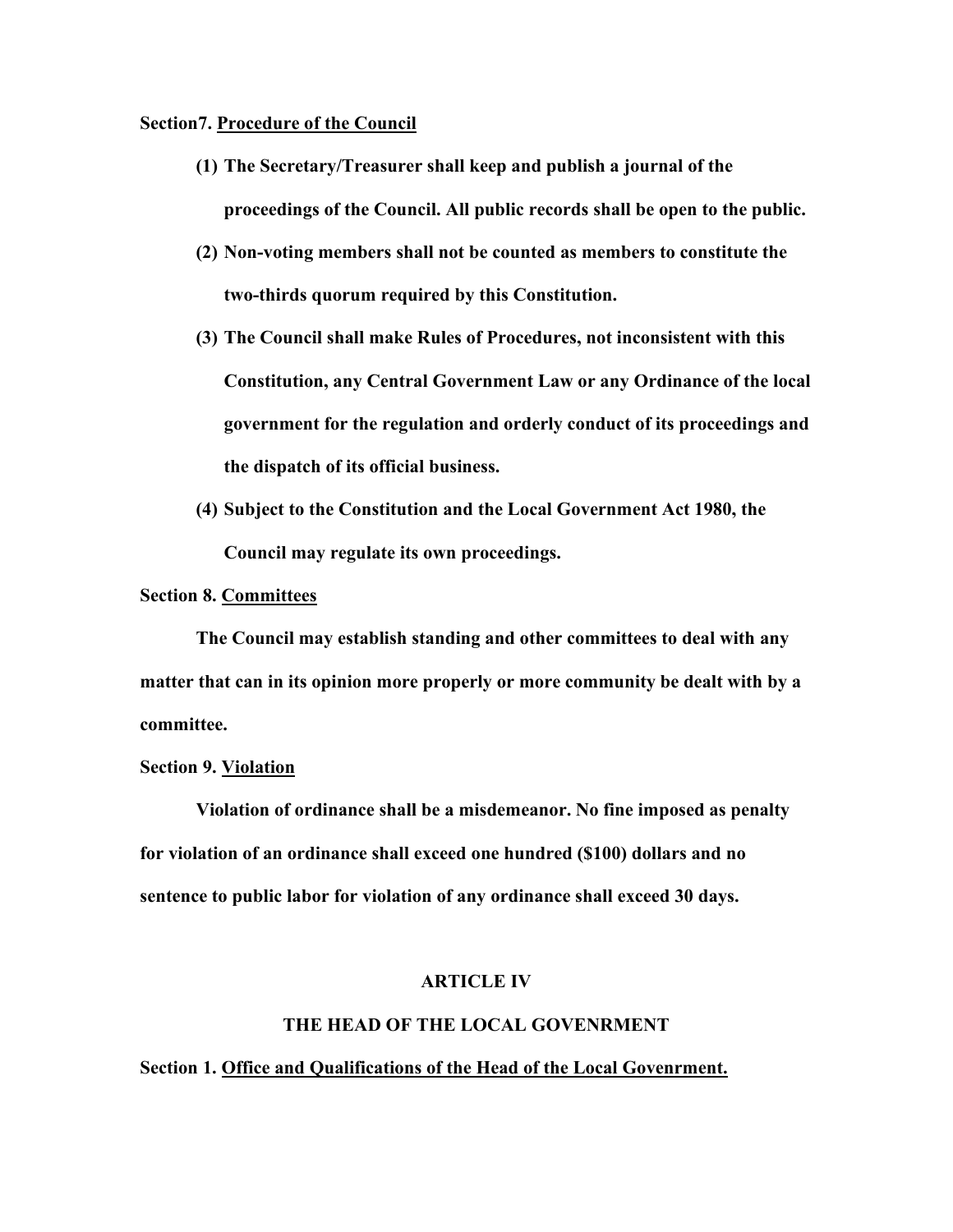- **(1) The Head of the Local Government shall be called the Mayor whose executive office will be located in the seat of the local government, provided for in Article I, Section 3 of this Constitution.**
- **(2) In addition to the qualifications of the Council Members as set out under Article III, Section 8 of this Constitution, the Mayor shall be at least 25 years of age.**

## **Section 2. Election of Mayor.**

- **(1) The Mayor shall be elected by affirmative vote of the total number of the voting membership of the Council, having received the highest and the majority votes of the Council.**
- **(2) Election of the Mayor shall be held at the first meeting of the Council, or in the case where the office of the Mayor is vacated, election to that office shall be at the next meeting of the Council.**

## **Section 3. Vacation of Office.**

- **(1) The office of the Mayor shall become vacant if, and only if –**
	- **(a) his seat in the Council becomes vacant pursuant to Article III, Section 5 of this Constitution; or**
	- **(b) he is dismissed under subsection (2) of this Section; or**
	- **(c) he resigns his office by notice in writing to the Secretary/Treasurer of the Council 30 days prior to resignation.**
- **(2) The Council may remove the Mayor by an affirmative vote of threefourths of the total voting membership of the Council for cause.**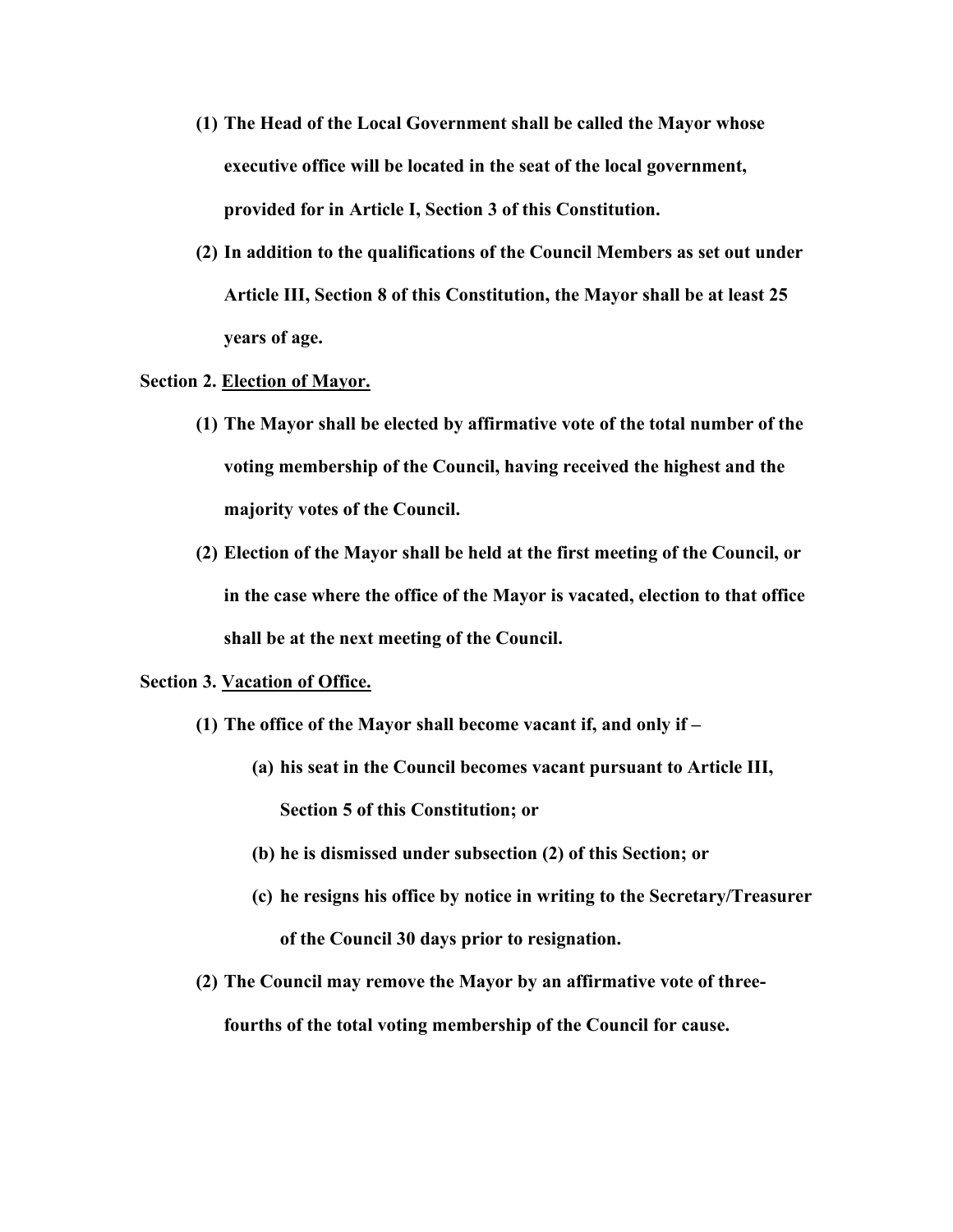**(3) If the office of the Mayor becomes vacant because his term of office expires in accordance with article III, Section 4(2), he shall continue to perform the functions of the Mayor until a new Mayor is elected, and unless he becomes again a member of the Council, he shall not vote and take part in the Council's deliberation, except as one chairing the meetings.**

## **Section 4. Acting Mayor**

- **(1) An acting Mayor need not be 25 years of age while acting in that capacity.**
- **(2) An acting Mayor may be appointed by the Mayor to perform his function in the event of illness, absence or incapacity. The Acting capacity shall be terminated upon the availability of the Mayor.**
- **(3) The Mayor may in writing during absence, illness or incapacity, appoint any one of the 4 executive members to act in his place. The acting capacity shall be terminated upon the availability of the Mayor.**

## **Section 5. Functions of the Mayor**

**The Mayor shall have the powers, functions, duties and responsibilities as are conferred on him by this Constitution, an Ordinance of the Local Government, a Central Government law or the Rules and Procedure of the Local Government.**

## **Section 6. The Executive Committee**

- **(1) There shall be an Executive Committee which will be the principal executive arm of the Ailuk Atoll Local Government.**
- **(2) The Executive Committee is collectively responsible to the Council for the executive management of the local government in relation to the**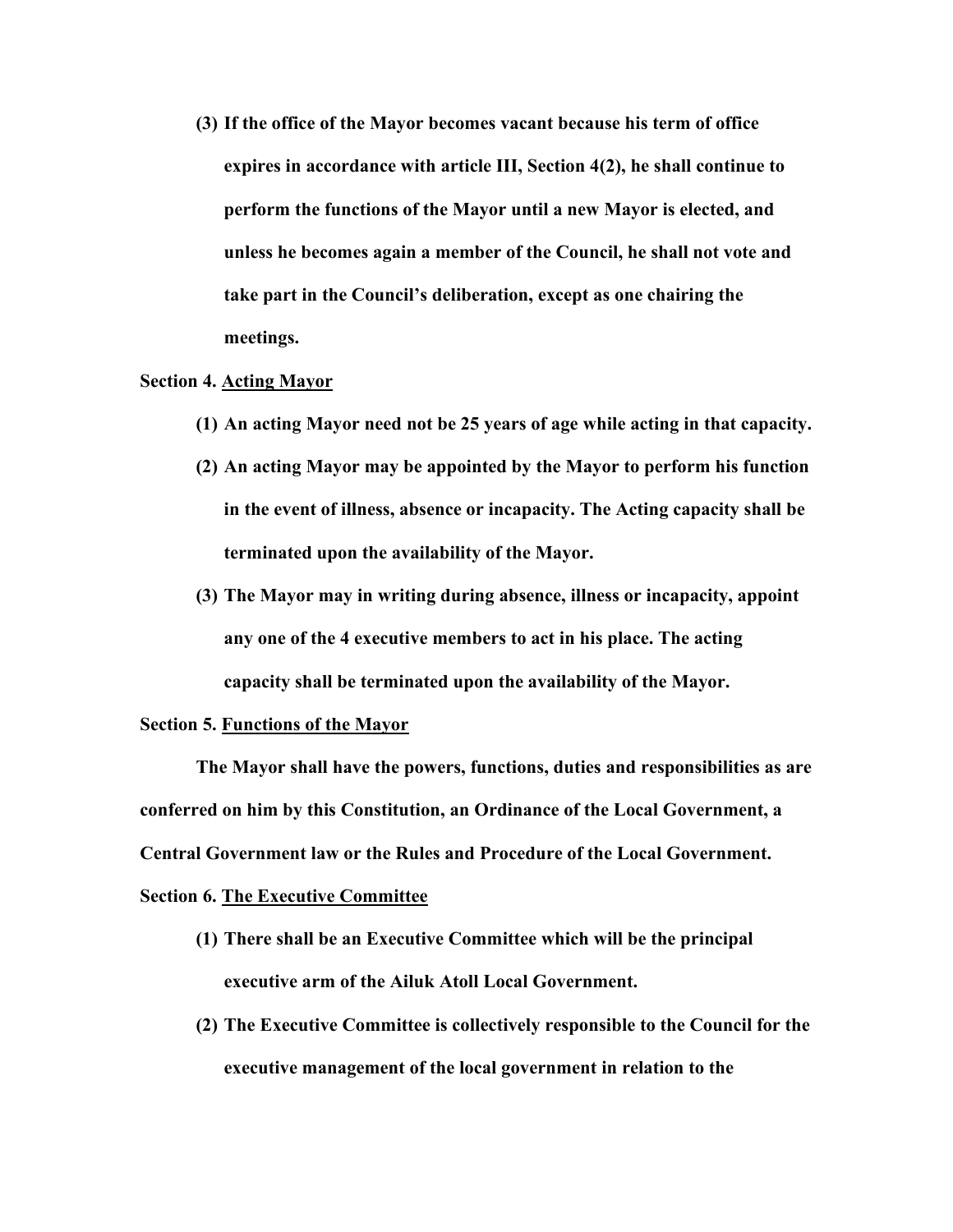**performance of its functions; or the carrying out of the local government Ordinance; and or the enforcement of any Central Government laws.**

## **Section 7. Composition of the executive Committee.**

- **(1) The Executive Committee shall consist of the 4 members of the total voting membership of the Council, all of whom shall be appointed by the Mayor.**
- **(2) The Secretary/Treasurer, who is a non-voting member, shall attend all Executive Committee meetings.**
- **(3) The Mayor shall be the presiding officer of the Executive Committee meetings. The appointed Acting Mayor shall preside over all Executive Committee meetings in the event of illness, absence or incapacity of the Mayor.**
- **(4) The quorum for a meeting of the Executive is three.**

#### **Section 8. Acting Appointment**

**The Mayor shall have the power to –**

- **(a) appoint another Executive Member to perform all or part of his functions when a vacancy occurs; or**
- **(b) appoint a member of the Council to perform and act as an Executive Member of the Committee.**

#### **Section 9. Allocation of Responsibilities to Executive Members**

**(1) Subject to this constitution, any ordinance of the local government, the Mayor from time to time allocate to an Executive Member responsibility for matters within the competence of the Executive Committee (including**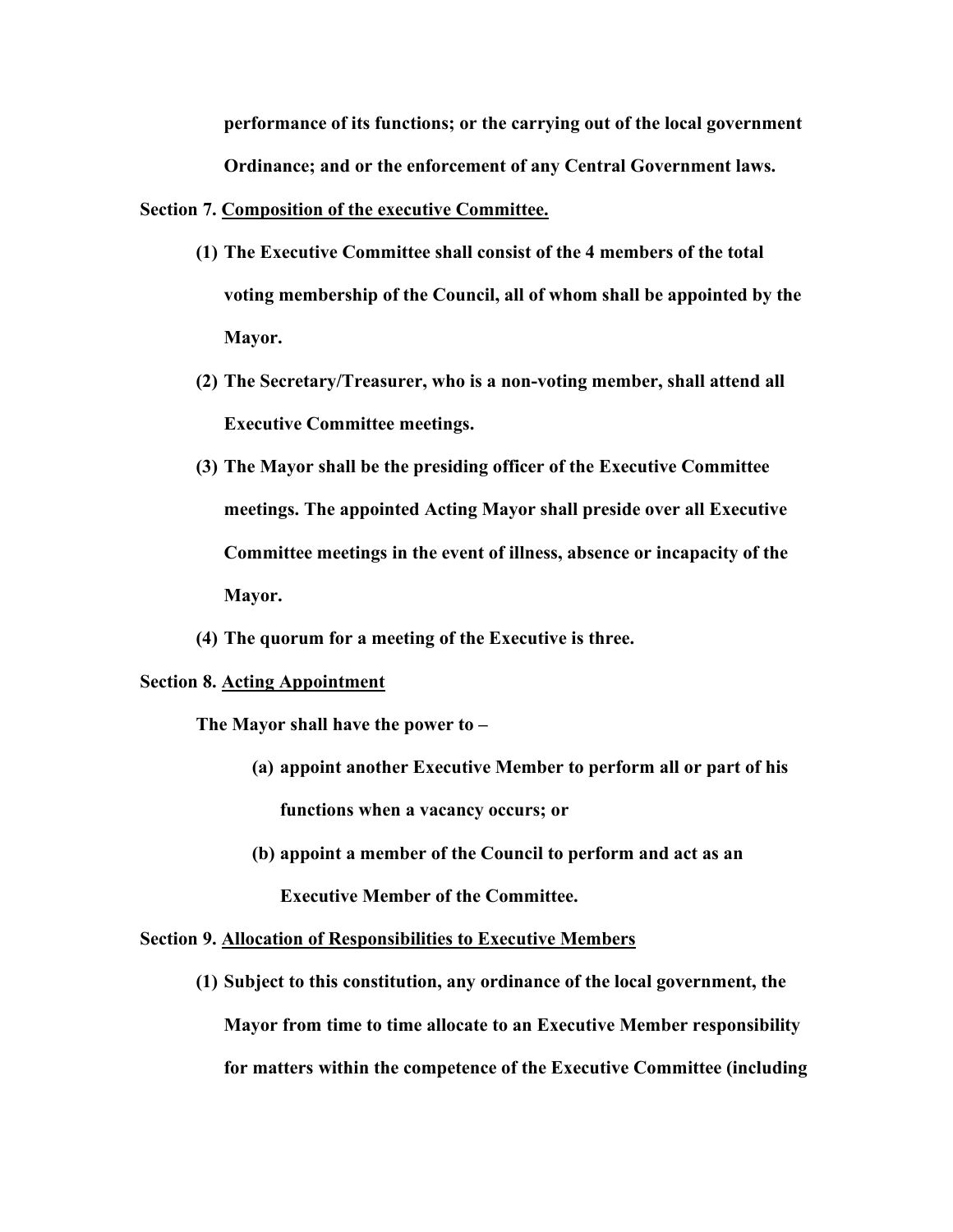**responsibility for the administration of ordinances of the local government).**

- **(2) The Mayor is responsible for any matter of responsibility for which is not for the time being allocated under Subsection (1).**
- **(3) Nothing in this section affects the collective responsibility of the Executive Committee under Section 6(2).**

**Section 10. Advice to the Council, etc., on certain matters.**

- **(1) The Mayor shall promptly notify the Council and the Minister of the Government of the Marshall Islands responsible for local government matters of –**
	- **(a) the appointment, dismissed or resignation of a member of the Executive Committee; or**
	- **(b) the appointment, or the termination of the appointment, of a member of the Council to act as an Executive Member under Section 8(1) (6); or**
	- **(c) the appointment by him of a member of the Executive Committee to perform the functions of the Mayor under Section 4(2) and (3); or**
	- **(d) the appointment under Section 9(1) of responsibilities of an Executive Member to perform functions of another Executive Member.**
- **(2) The Executive Committee shall promptly notifying the Council and the Minister of the Government of the Marshall Islands responsible for local**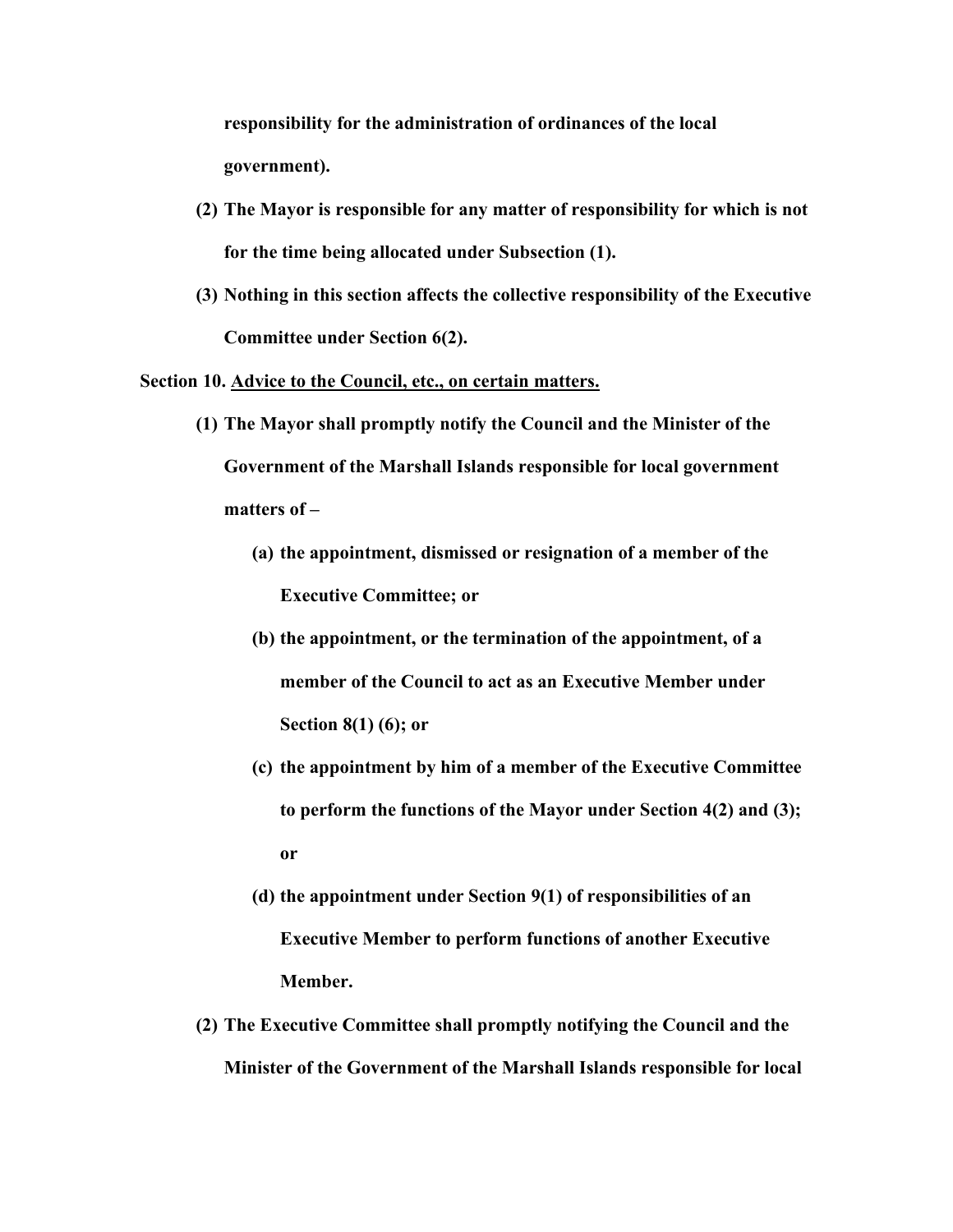**government matters of the appointment by it of a member f the Executive Committee to perform the functions of the Mayor under Section 4(2) and (3).**

**(3) The Secretary/Treasurer shall promptly notify the Council and the Minister of the Government of the Marshall Islands responsible for local government matters of the resignation of the Mayor under Section 3(1) (e), or of the dismissed of the Mayor under Section 3(2).**

## **ARTICLE V**

## **FINANCE**

## **Section 1. Control of Revenue and Expenditures**

- **(1) No taxes shall be imposed and no revenue shall be raised, and no money of the local government shall be expended, unless authorized by Ordinance.**
- **(2) All money received by the local government shall be deposited or paid into a general fund or account established in accordance with such an Ordinance.**
- **(3) Subsection (1) does not apply to the acceptance of grants (other than loans) from the Government of the Marshall Islands, nor to expenditure from such grants for the purpose for which, and subject to the conditions on which, they are made.**

**Section 2. Financial responsibility of the Executive Committee**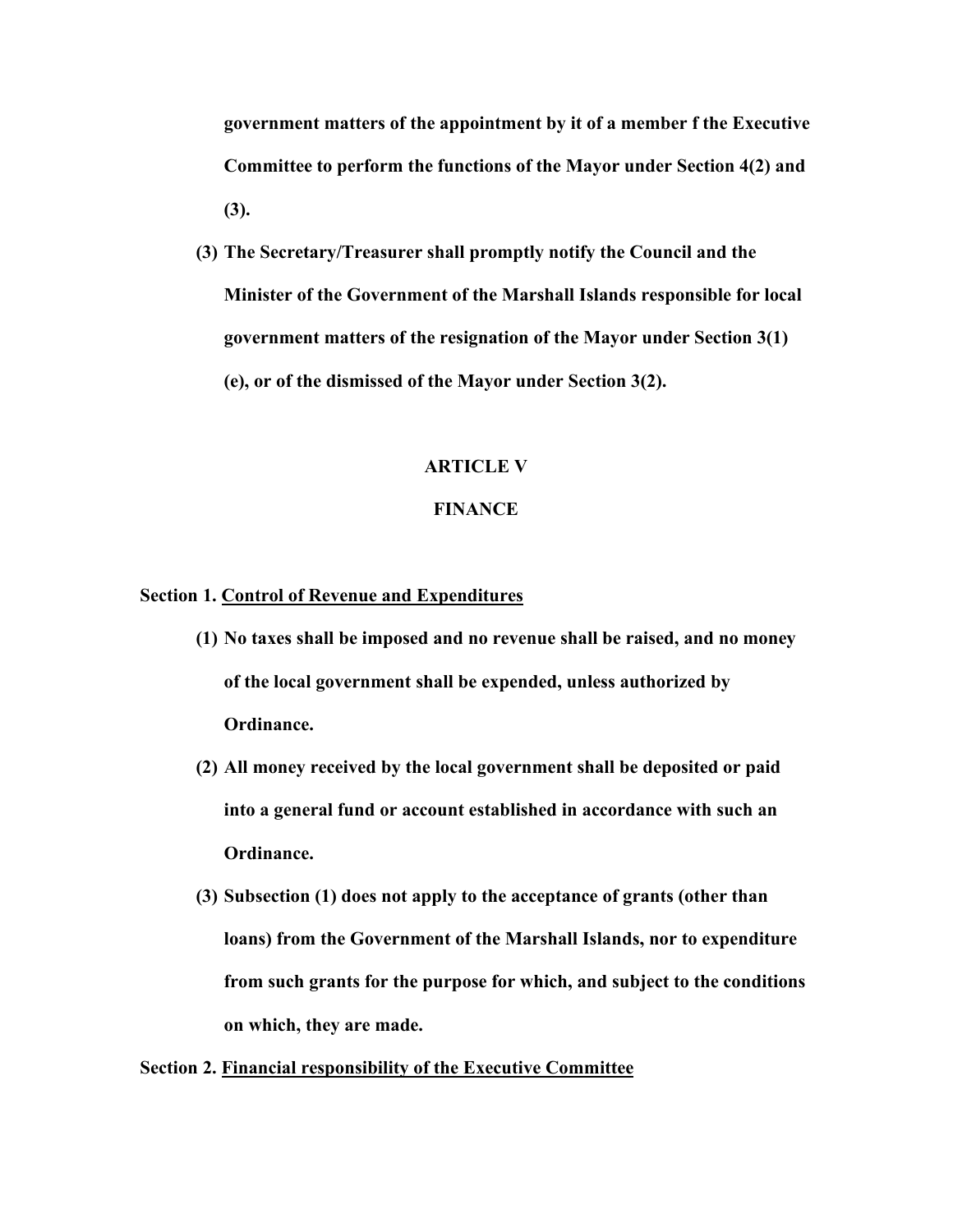- **(1) It is the responsibility of the Executive Committee to make proposals to the Council on all matters relating to the budget, and in particular the Executive Committee shall make recommendations to the Council for the raising of taxes and other revenues, and for the expenditure of money of the local government.**
- **(2) The Executive Committee is accountable to the Council for all expenditure of money of the local government and for relating such expenditure to appropriations made by the Council or to other authority conferred by this Constitution, and ordinance of the local government or a Central Government law.**
- **(3) Except on the recommendation or with the consent of the Executive Committee, signified by or on behalf of the Mayor, the Council shall not make or approve any Ordinance or other proceeding introduced by a member other than the Mayor or an Executive Member if the Ordinance or proceeding would, in the opinion of the member of the Council presiding –**
	- **(a) dispose of or charge any of the revenue of the local government; or**
	- **(b) revoke or alter (otherwise than by the way of reduction) any such disposition or charge; or**
	- **(c) impose, alter or abolish any tax, rate, due fee or fine.**

### **Section 3. Budgets and appropriations.**

**(1) The Executive Committee shall cause to be introduced into the Council in respect of each financial year –**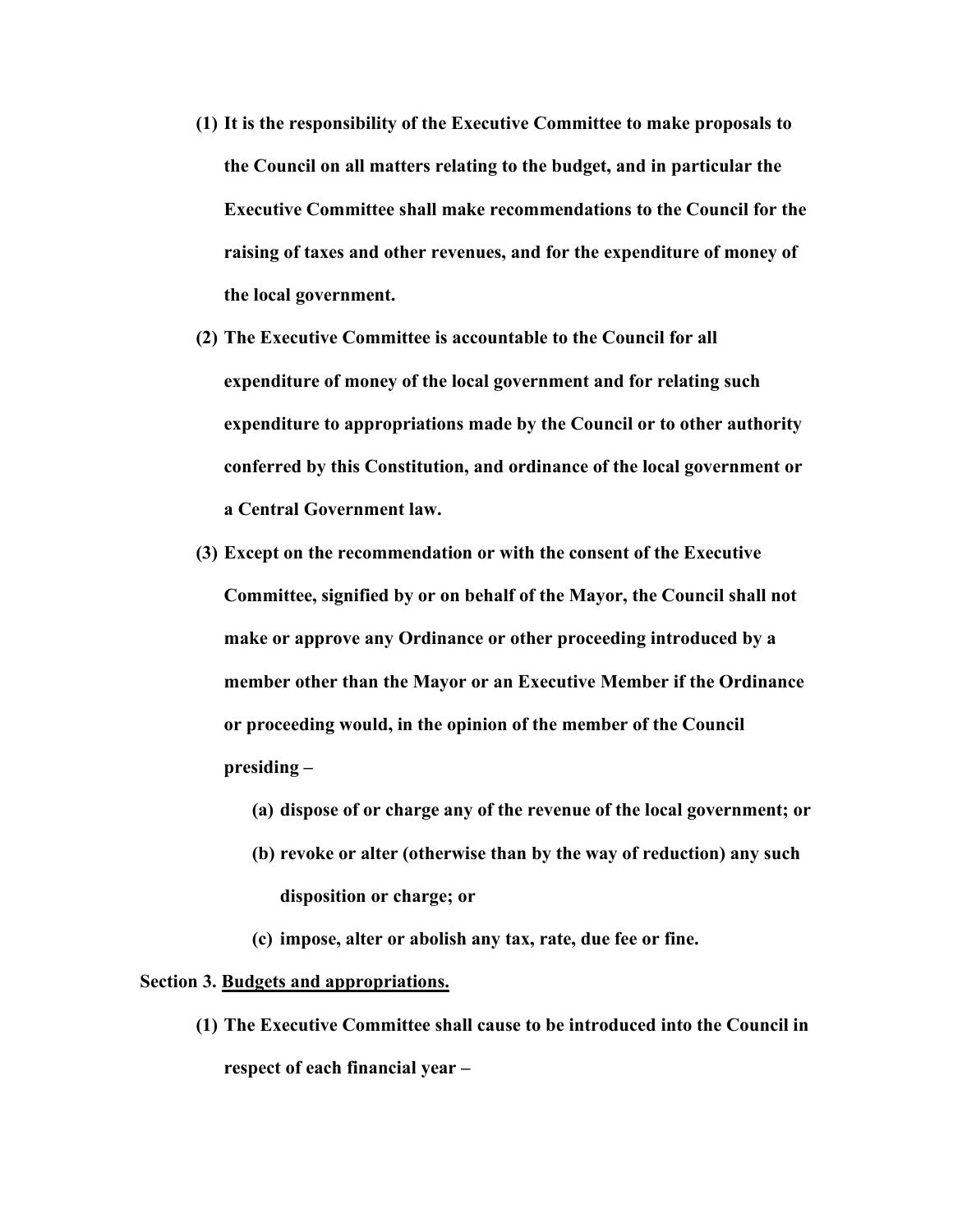**(a) a set of budget estimates of revenue and expenditure; and**

- **(b) an Appropriation Ordinance to make appropriations for expenditure, and may introduce additional supplementary estimates and Supplementary Appropriation Ordinances.**
- **(2) Subject to any Local Government Administrative Memoranda issued under Section 46(1) (a) of the Local Government Act 1980 in relation to the format of Ordinances and to any Local Government Financial Memoranda issued under Section 46(2) of that Act, Appropriation Ordinances and Supplementary Appropriation Ordinances shall follow the general form of Central Government Appropriation Bills and Supplementary Appropriation Bills under Article VIII, Sections 6 and 8 of the Constitution of the Marshall Islands.**
- **(3) Subject to any Local Government Financial Memoranda issued under Section 46(2) of the Local Government Act 1980, an Ordinance of the local government may make provision, in accordance with the principles of Article VIII, Section 7 and 9 of the Constitution of the Marshall Islands, for anticipated and re-programmed expenditure and a Contingencies Fund.**
- **(4) Nothing in this section prevents appropriations for specific purposes being included in an Ordinance of the local government other than an Appropriation Ordinance or a Supplementary Appropriation Ordinance.**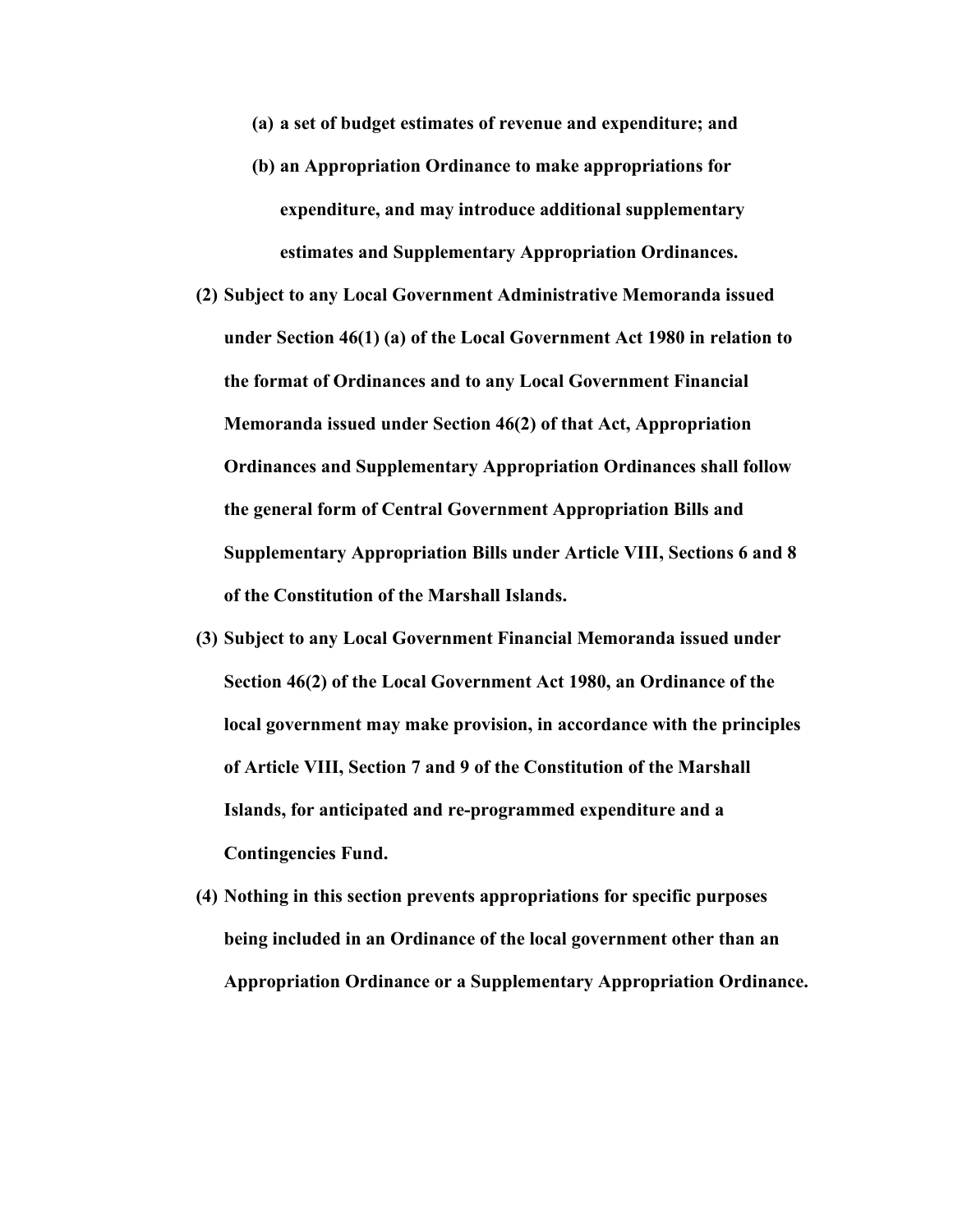**(5) Appropriations lapse at the end of the financial year to which they respectively relate, unless, in relation to any particular head of appropriation, an Ordinance of the local government provides otherwise.**

## **Section 4. Anticipated Indebtedness**

- **(1) Any loan raised or charged against the future measures of Ailuk Atoll Local Government shall be enacted by an Ordinance specifying the principal sum to be borrowed, the interest to be paid into the loan, the term and conditions of repayments and the purpose of the loan.**
- **(2) Only fifteen percent (15%) of the total local revenues collected in the previous financial year shall be available for the raising of such loans.**

## **Section 5. Accounts**

- **(1) The Executive Committee shall cause to be kept full and proper accounts and records of revenue and expenditure of the local government, assets of or under the control of the local government and liabilities of the local government.**
- **(2) The accounts and records shall comply with –**
	- **(a) any Local Government Financial Memoranda issued under Section 46(2) of the Local Government Act 1980; and**
	- **(b) subject to such memoranda, any directions of the Auditor-General and**
	- **(c) subject to such memoranda and directions, any ordinance of the local government.**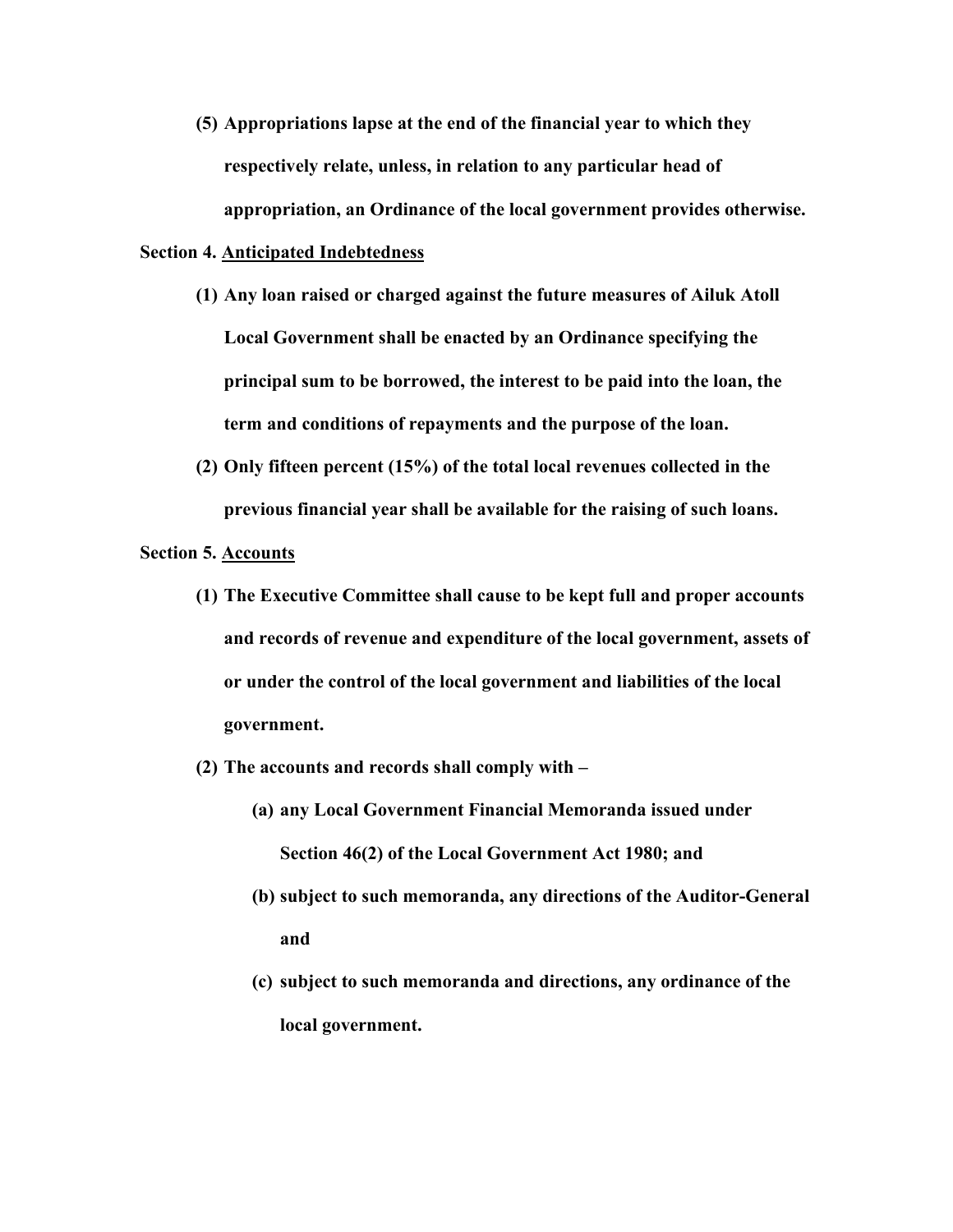**(3) The Executive Committee shall, as soon as practicable after the end of a financial year, lay before the Council accounts relating to all revenues and expenditures of the local government for that financial year, together with any report of the audit of the accounts under Section 6.**

## **Section 6. Audit**

- **(1) In addition to the audit provided for by Section 40 of the Local Government Act 1980, the Auditor-General or a person authorized by him may at any time audit the accounts and records of the local government, and any accounts laid or to be laid before the Council under Section 5(3).**
- **(2) The Auditor-General or authorized person shall report to the Council and to the Minister of the Government of the Marshall Islands responsible for local government matters on the audit and shall, in his report, draw attention to any irregularities in the accounts and records, or in the accounts, as the case may be.**
- **(3) For the purpose of an audit under Subsection (1), the Auditor-General or authorized person has the powers and rights referred to in Article VIII, Section 15 of the Constitution of the Marshall Islands.**

#### **Section 7. Financial Memoranda**

**Subject to this Constitution, all person concerned with the financial administration of the local government shall comply with any Local Government Financial Memoranda issued under Section 46(2) of the Local Government Act 1980.**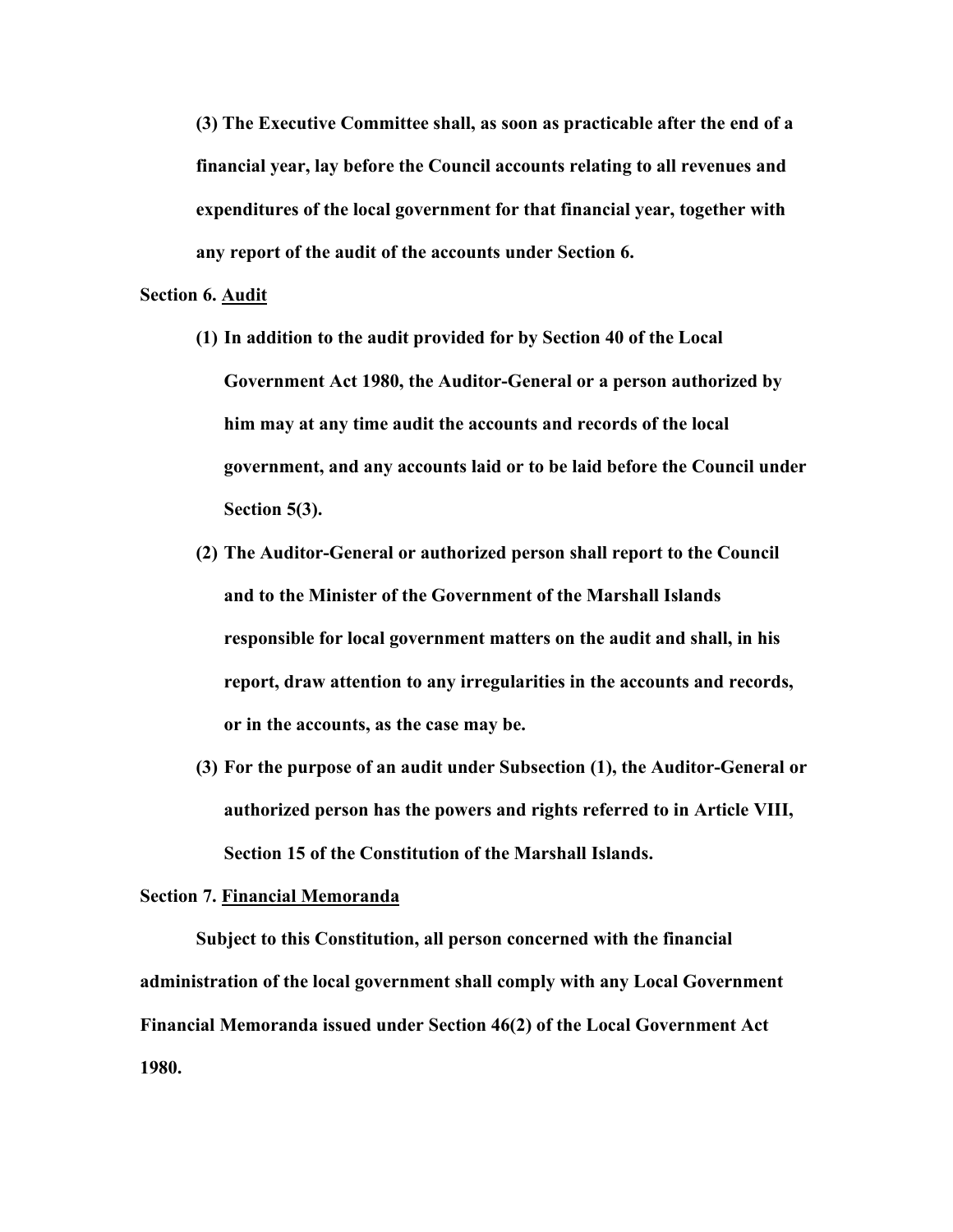## **ARTICLE VI**

## **STAFF**

### **Section 1. Employment of staff**

- **(1) The Mayor, on behalf of the local government, may appoint a Secretary/Treasurer of the local government, and such other officers and employees as he considers necessary for the effective operation of the local government.**
- **(2) The local government is the employer of the Secretary/Treasurer and the other officers and employees.**
- **(3) The terms and conditions of appointment and employment of the Clerk and the officers and employees shall be determined by or under an Ordinance of the local government, and in the absence of such an Ordinance are, with the necessary modifications, those of members of the Public Service holding equivalent positions, for which purpose any reference in any Central Government law to –**
	- **(a) the Chief Secretary or a Department head shall be read as reference to the Secretary/Treasurer; or**
	- **(b) the Public Service Commission – shall be read as reference to the Executive Committee.**

## **Section 2. Seconded, etc., public servants**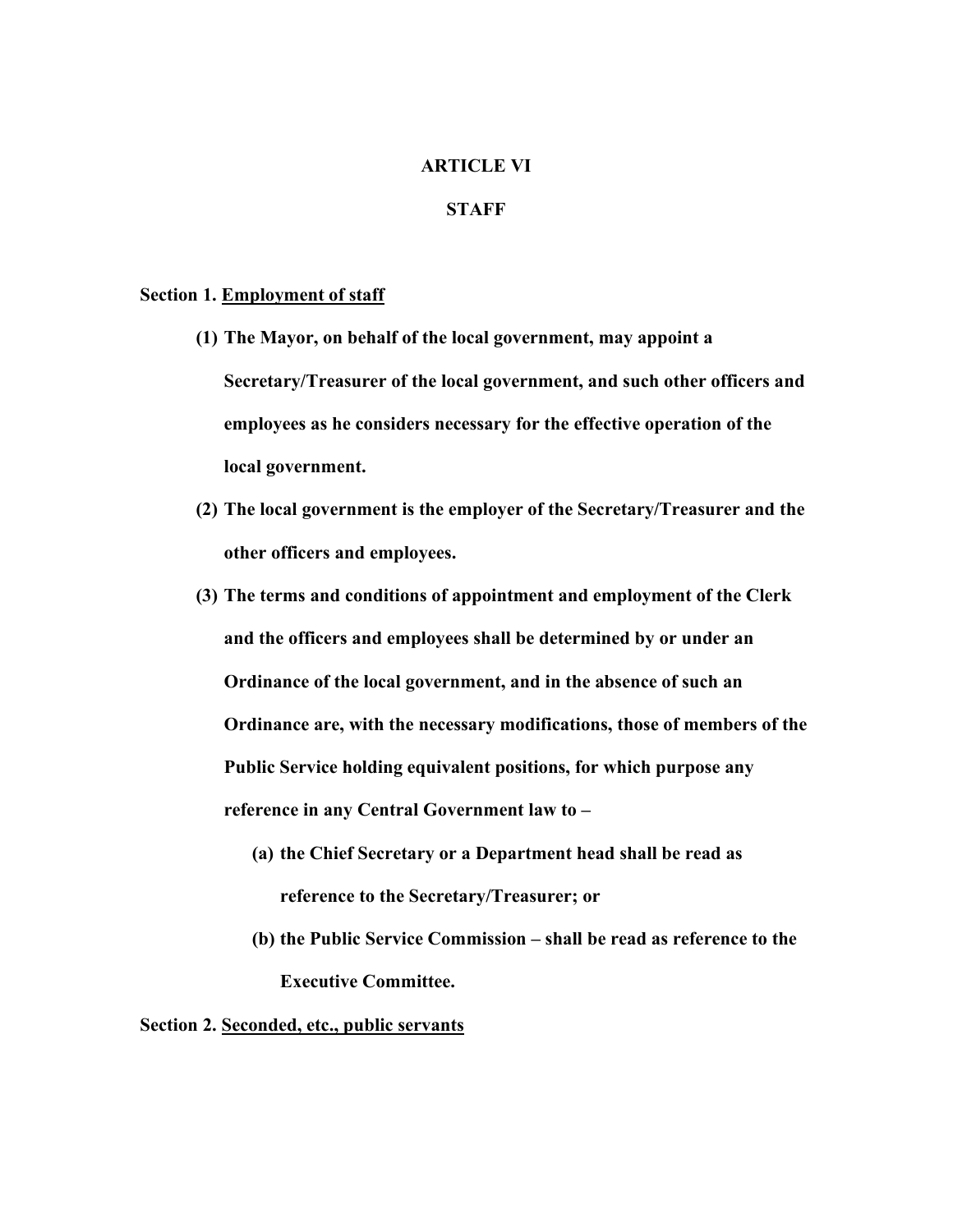**Subject to any arrangements made under Section 16(3) of the Local Government Act 1980, and to anything to the contrary in any Ordinance of the local government, a member of the Public Service who is seconded to the local government in accordance with the section, or whose services are made available to the local government in accordance with that section, shall be deemed to be an officer of the local government for the purposes of any Ordinance of the local government other than an Ordinance prescribing terms and conditions of employment by the local government.**

## **ARTICLE VII**

## **AMENDED TO THE CONSTITUTION**

## **Section 1. Methods of Amendment**

- **(1) The Constitution of Ailuk Atoll shall be amended only by an ordinance approved by two-thirds majority of the total number of voting membership of the council and subsequently ratified by referendum of all eligible voters of Ailuk Atoll.**
- **(2) The opportunity to amend this constitution will be up every five years.**

### **ARTICLE VIII**

#### **MISCELLANEOUS**

**Section 1. Central Government recommendations as to Ordinances, etc.**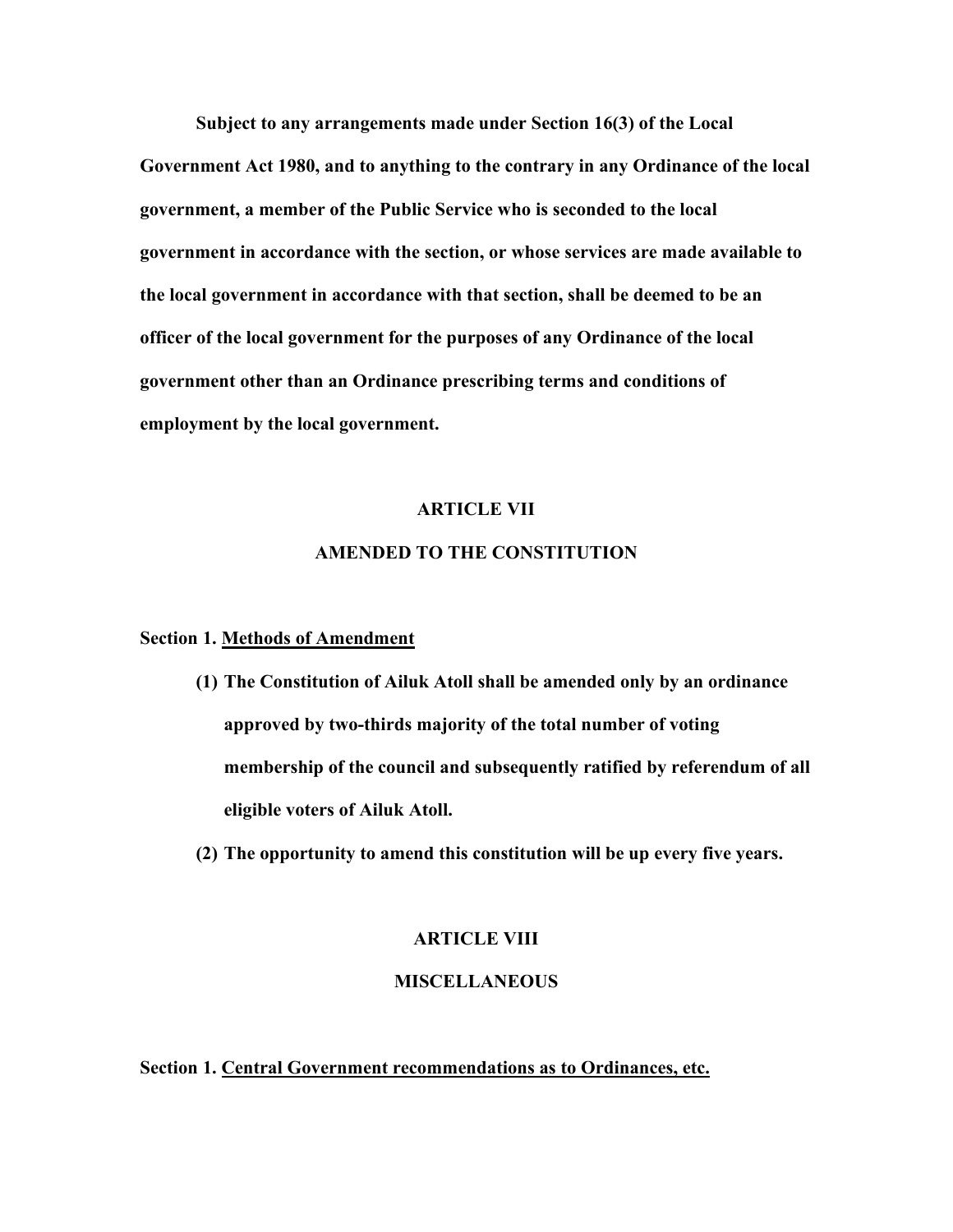**If the Minister of the Government of the Marshall Islands responsible for local government matters recommends to the local government that an Ordinance be made, amended or repealed, the Mayor shall cause the recommendation to be presented to the Council together with the comments of the Executive Committee on it.**

## **Section 2. Advice as to Validity of Ordinances, etc.**

- **(1) The Mayor may, and shall if so directed by the Council, request the Minister of the Government of the Marshall Islands responsible for local government matters for a report by the Attorney-General on the validity of an Ordinance or proposed Ordinance of the local government, or of any action or proposed action by the local government.**
- **(2) If the Minister furnished a report as requested in accordance with Subsection (1), the Mayor shall present the report to the Council.**

## **Section 3. Vacancies**

**The validity of any thing done by the Council or the Executive Committee or, subject to any Ordinance of the local government and to the Rules of Procedure of the council, of a Committee of Council is not affected by any vacancy in its membership, provided that the number necessary to form a quorum for a meeting remains.**

### **Section 4. Service.**

**Where any document or thing is to be given to, served on or communicated to a local government at a time when –**